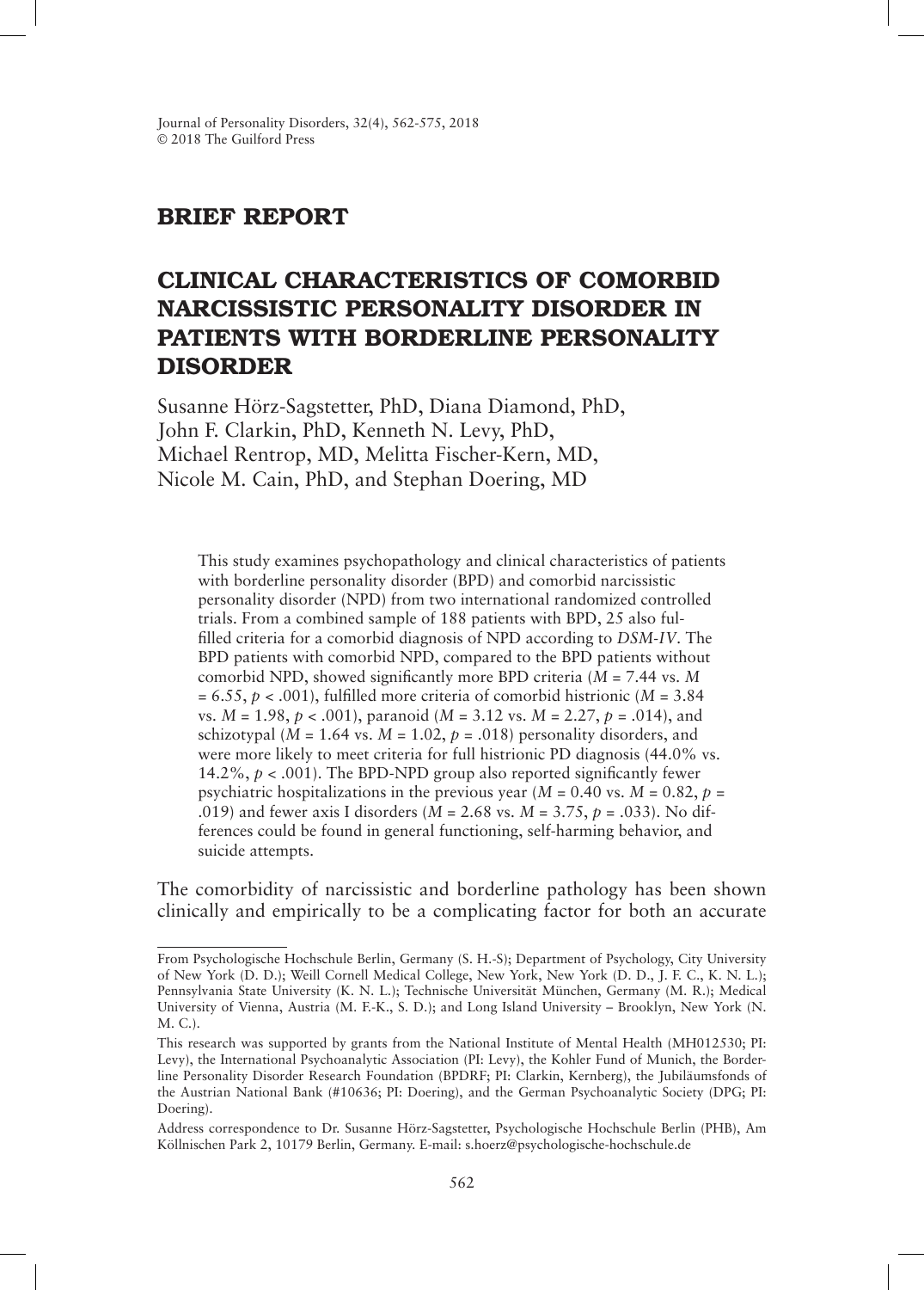diagnosis and psychotherapy (Diamond & Yeomans, 2008; Ellison et al., 2013; Kernberg, 1984; Levy, 2012). Indeed, clinical experience involving the treatment of patients with comorbid borderline and narcissistic personality disorders suggests that this patient population poses specific clinical challenges and may be among the more difficult to treat within the personality disorder spectrum (Kernberg, 2007; Stone, 1990). The current study examines data from patients with borderline personality disorder recruited for participation in two separate randomized clinical trials (Clarkin, Levy, Lenzenweger, & Kernberg, 2007; Doering et al., 2010) and allowed for the study of the characteristics and clinical differences of the subgroup of borderline patients who also fulfill comorbid narcissistic personality pathology (according to criteria of the *Diagnostic and Statistical Manual of Mental Disorders*, fourth edition [*DSM-IV*; American Psychiatric Association, 1994] and fifth edition [*DSM-5*; American Psychiatric Association, 2013]). The goals of the present study are to examine how BPD patients with a comorbid NPD (referred to as NPD/BPD) differ from BPD patients without comorbid NPD in the context of borderline pathology (referred to as BPD) on the number of axis I and axis II disorders, general functioning, as well as mental health service use, self-harming, and suicidal behavior.

The overt characteristics of NPD as defined in the *DSM-IV*/*-5*, such as grandiosity, a sense of entitlement, exploitativeness of others, inordinate reliance on admiration of others to regulate self-esteem, arrogant haughty behaviors, exhibitionism, and lack of empathy have now been confirmed by research (see Cain, Pincus, & Ansell, 2008; Levy, Reynoso, Wassermann, & Clarkin, 2007, for reviews). However, the ways that NPD manifests itself in the context of borderline pathology have not been well conceptualized or investigated. In previous research, NPD has been shown to be highly comorbid with other *DSM*-diagnosed axis II disorders, particularly those in cluster B (histrionic, borderline, and antisocial). In a previous study, Gunderson and colleagues found that the rate of comorbidity of NPD with other personality disorders exceeded 50% (Gunderson, Ronningstam, & Smith, 1995). Similarly, Morey and colleagues reported the highest rate of comorbidity on axis II of any personality disorders, with 53.1 % of patients with histrionic personality disorder also fulfilling criteria for NPD, 46% of patients with borderline personality disorder, 35.9% of patients with paranoid personality disorder, and 35.9% of patients with avoidant personality disorder (Morey, 1988). In the recent National Epidemiologic Survey on Alcohol and Related Conditions study (NESARC), the prevalence of NPD in a community sample who met criteria for schizotypal personality disorder was 43.2%, for borderline for personality disorder it was 38.9%, and for histrionic personality disorder it was 32.4% (Stinson et al., 2008). Such studies have added to the growing literature that fails to support the *DSM*'s putative structure of six distinct personality disorders.

However, in a recent study Sharp and colleagues (2015), using a bifactor model to investigate personality disorder (PD) pathology, evaluated the general factors that account for both common variance shared across PD diagnoses and the specific, unique sources of variance that may represent more specific forms of personality disorder pathology in a sample of inpatients.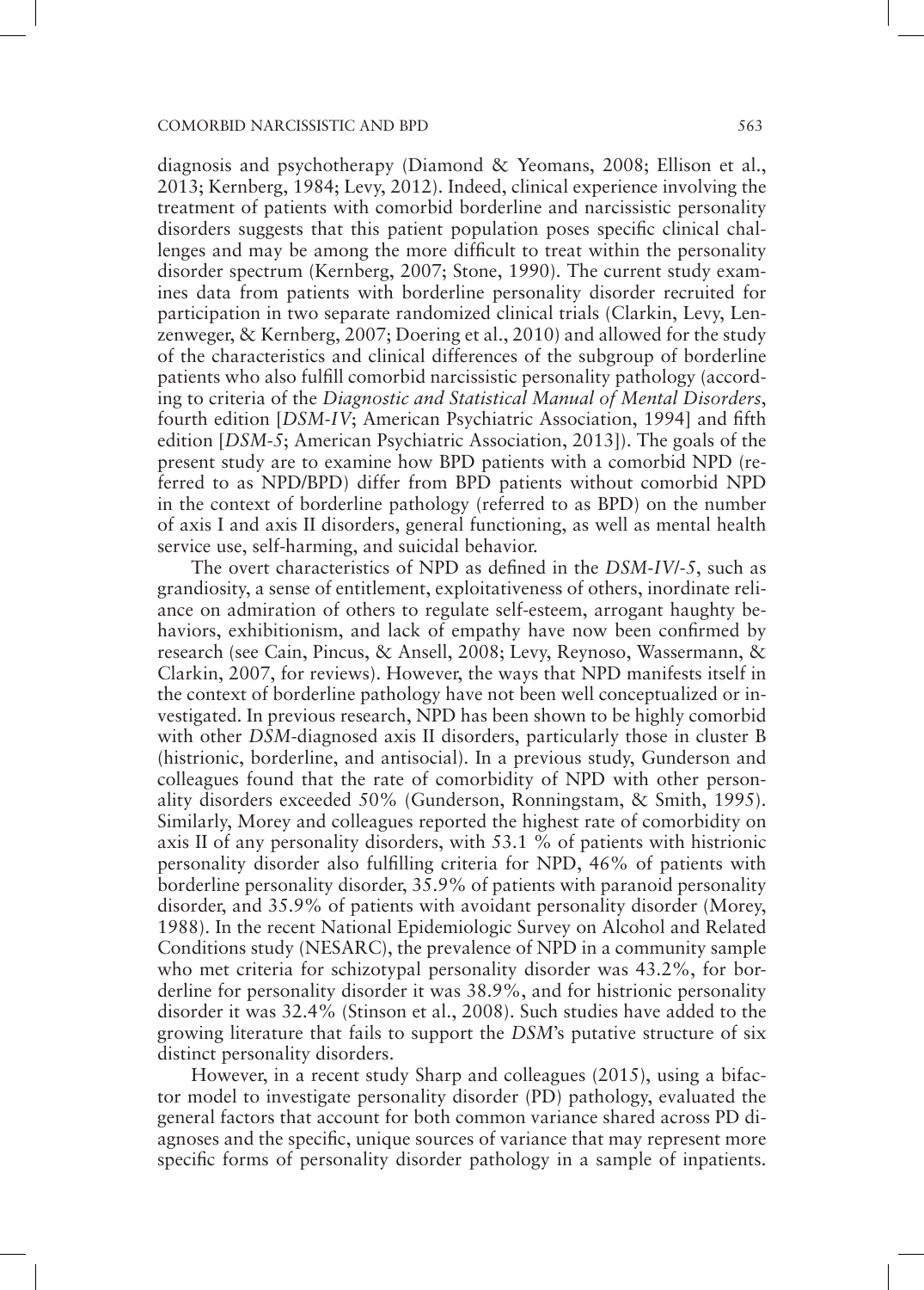Interestingly, while BPD items loaded most strongly on the general factor, narcissistic PD's average loading on the general factor was relatively weak, but quite strong on the factors specific to NPD, such as grandiosity and arrogance. These findings suggest that while there is an overlap between the two disorders reflected in the high rates of comorbidity, they are by no means synonymous. Such studies call for more research on the extent to which NPD may be a discrete and separate personality disorder that may affect the presentation and treatment course of personality pathology.

In addition, recently there has been increasing attention to narcissistic pathology as a dimensional disorder with varying degrees of pathology in self and object relations (American Psychiatric Association [APA], 2013; Ronningstam, 2011; Skodol, Bender, & Morey, 2014). This is also reflected in the *DSM-5*, which retains the diagnostic category of NPD unchanged, but in section III also allows for different levels of severity of narcissistic pathology, as personality disorders in this section are characterized by impairments in self and interpersonal functioning, identity, goal direction, and pathological personality traits (APA, 2013). Thus, it is increasingly recognized that pathological narcissism has been found at various levels of pathology, and encompasses impairments across a number of dimensions. In Kernberg's model (Kernberg, 1975; 1997; 2010), pathological narcissism spans a spectrum of pathology from higher functioning (neurotic) to lower functioning (borderline) levels of personality organization. Higher functioning narcissists show an excessive need for admiration from others, attitudes of entitlement, and exploitativeness toward others, as well as lack of empathy and excessive envy, but they may have made a good superficial adjustment based on achieving admiration from others and self-esteem regulation from a relatively stable grandiose self. By contrast, those with narcissistic pathology organized at a borderline level include individuals who show the typical manifestations of narcissistic personality disorder (Kernberg, 1997; 2007) but also present with unstable and unintegrated sense of self that is evident in general identity diffusion, lack of anxiety tolerance, and impulse control, as well as more drastic fluctuations in self-esteem and affect regulation, despite the defensive functions of the grandiose self.

Contributing to the idea that narcissistic pathology may manifest itself differently depending on the individual's level of organization are the investigations, both clinical and empirical, that have identified a broad variation of subtypes of pathological narcissism and of the phenotypic expression of narcissism. These subtypes or phenotypes range from the grandiose type, characterized by unbridled grandiosity, the ruthless exploitation of others, and pervasive arrogance (also referred to as "grandiose or overt narcissism") to the vulnerable type, characterized by chronic feelings of rejection and humiliation and deflated self-concept in the context of preoccupation with hidden grandiose fantasies (often referred to as "vulnerable or covert narcissism") (Akhtar, 2003; Bursten, 1973; Cain et al., 2008; Cooper, 1998; Gabbard, 1989; Gersten, 1991; Levy et al., 2007, 2009; Ronningstam, 2005; Rosenfeld, 1987; Wink, 1991). However, the connection between these two phenotypic descriptions of NPD and particular personality disorders, such as borderline personality disorder, has not been systematically investigated.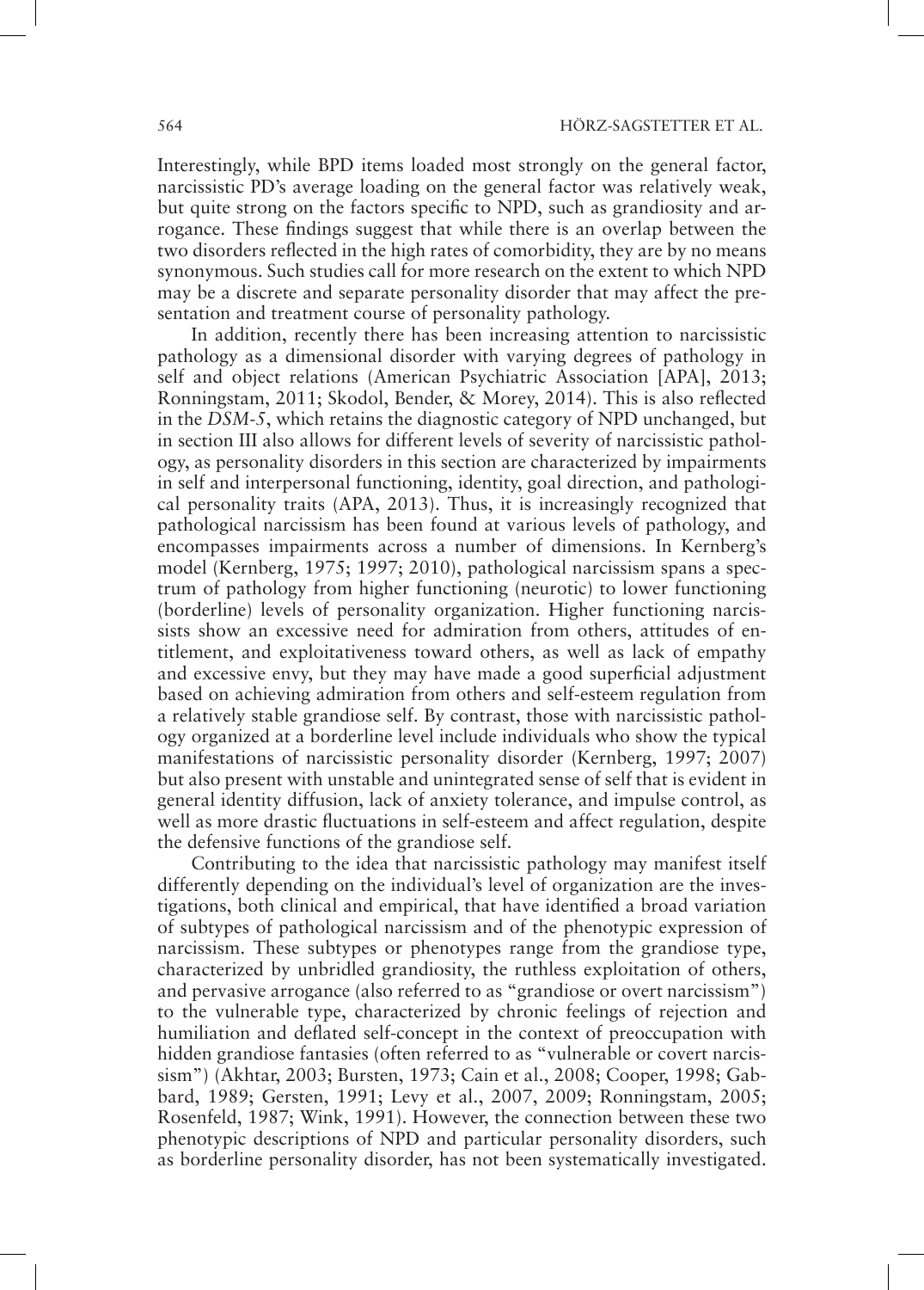Some speculations have been made that the vulnerable narcissistic type is more likely to characterize NPD/BPD patients, since in some presentations narcissism appears to be associated with measures of psychopathology (e.g., neuroticism) and service utilization (Ellison et al., 2013; Pincus et al., 2009; Rathvon & Holmstrom, 1996), and in other positions, it seems most associated with measures of distress (Levy, 2012). These investigations have dovetailed with clinical observations that the dimensions of vulnerability and grandiosity may actually represent not distinct categories or subtypes of NPD, but phenotypic expressions that may provide indices of the level of severity of narcissistic disorders. More recent research has focused on how these two dimensions may coexist and oscillate in different patterns within the individual (Diamond & Yeomans, 2008; Ellison et al., 2013; Levy, 2012; Pincus et al., 2009). A number of researchers have defined grandiosity, including interpersonal exploitativeness, self-aggrandizing behaviors, and fantasies, as the core defining trait of the disorder (Bender, Morey & Skodol, 2011; Miller et al., 2013, 2014, 2016; Perry, 2014) since vulnerability is more likely to be associated with general personality impairment. In any case, it is recognized that individuals with NPD are more likely to present for treatment when in a vulnerable state of mind.

A number of studies have indicated that the inflated but unstable self-esteem and vacillations between grandiosity and vulnerability may predispose those with NPD toward axis I disorders. Rates of substance abuse, affective disorders, and/or anxiety disorders were 40%, 29%, and 40%, respectively, among respondents with lifetime NPD in the recent NESARC study (Stinson et al., 2008). In a study comparing patients with NPD to NPD/BPD patients and to patients with BPD only, NPD patients showed the lowest rates of cooccurring axis I and II disorders compared to the other two groups (Ritter et al., 2010). Recent studies have investigated the association between depressive temperament and both narcissistic vulnerability and grandiosity (Kealy, Tsai, & Ogrodniczuk, 2012; Tritt, Ryder, Ring, & Pincus, 2010). However, it has also been suggested that while vulnerable narcissistic traits may function as risk factors for the development of comorbid axis I disorders (Miller, Widiger & Campbell, 2014; Tritt et al., 2010), grandiose traits may also function as a protective factor (Simonsen & Simonsen, 2011). Indeed, Ellison and colleagues (2013) found a negative association between grandiose narcissism and different forms of treatment utilization (e.g., crisis hotline, psychiatric hospitalization). In an outpatient sample, Hilsenroth and colleagues (1998) found that compared to patients with other personality disorders, NPD patients had the largest percentage of dropout from treatment (64%). For example, the subgroup of individuals with NPD who do not suffer from comorbid depressive disorders might not see the need for treatment as often as individuals with comorbid axis I pathology and thus may seek therapy less frequently. We therefore might expect lower treatment utilization in NPD/BPD patients than in BPD patients without NPD.

The infrequency of treatment utilization noted in previous research on individuals with NPD has led us to investigate in this study whether cooccurrence of NPD in the context of BPD mitigates the levels of self-injurious and suicidal behaviors. Some studies have shown differences in suicidal be-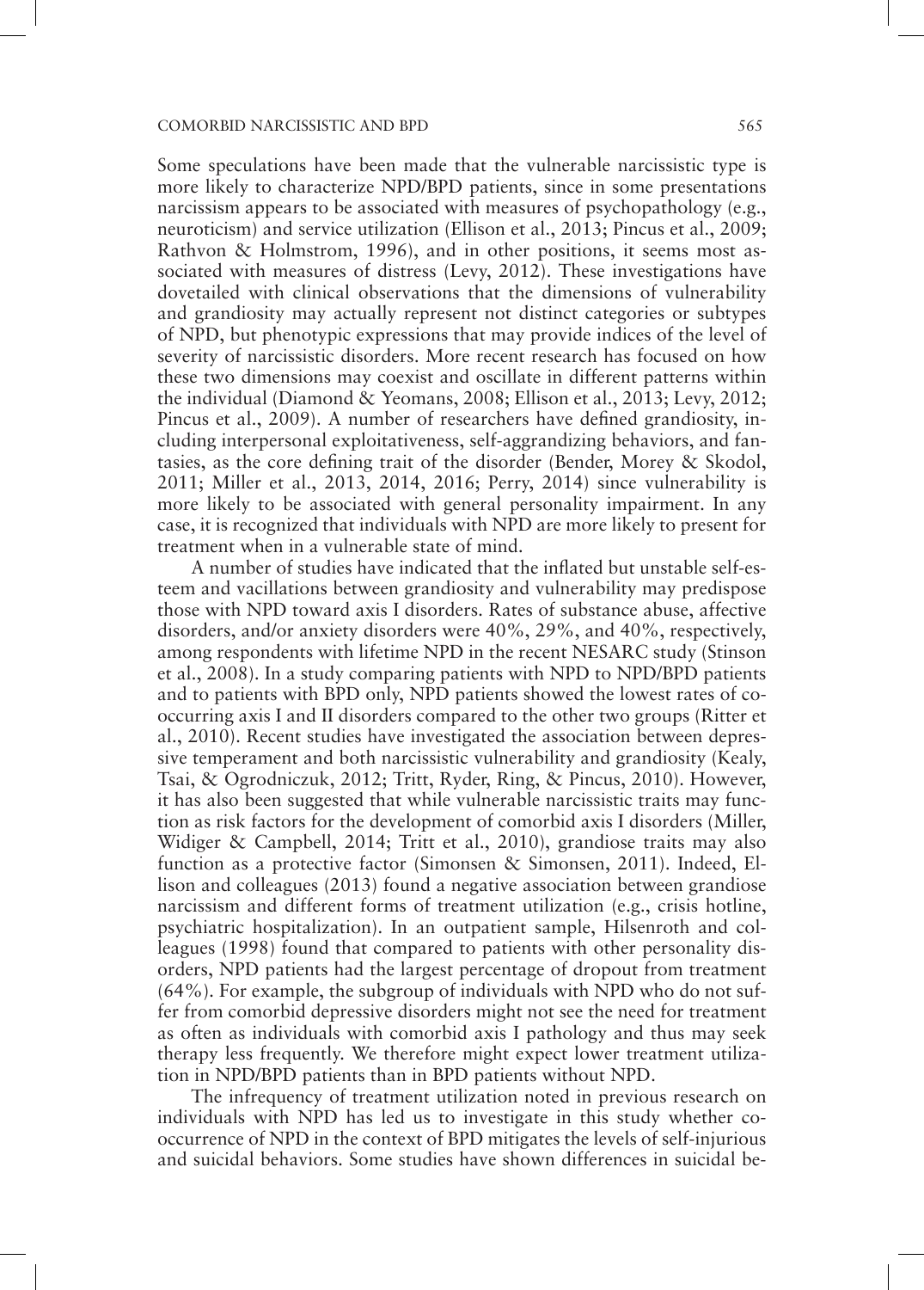haviors in patients with NPD from patients with other personality disorders. In a study examining suicidal behavior of NPD patients in comparison to other cluster B personality disorders, NPD patients who attempted suicide had higher expected lethality than those without NPD, even while the impulsivity in NPD patients did not differ from the impulsivity in patients without NPD. In contrast, patients with histrionic PD, antisocial PD, and BPD showed significantly more impulsivity than individuals without these diagnoses attempting suicide (Blasco-Fontecilla et al., 2009). It is assumed that suicidality may serve a self-regulatory function in patients with NPD (Ronningstam & Weinberg, 2013). In a small clinical sample, Pincus and colleagues (2009) established positive correlations between narcissism, as assessed by the Pathological Narcissism Inventory (PNI), and suicide attempts and parasuicidal behaviors. However, further investigation of how suicidal and parasuicidal behavior manifests itself in individuals with comorbid NPD/BPD is warranted.

#### **HYPOTHESES**

Consistent with studies reviewed above which emphasize the comorbidity of NPD with a number of other personality disorders, we expected that compared with BPD patients without NPD, NPD/BPD patients would be more likely to meet criteria for additional comorbid personality disorders, in particular more comorbidity with cluster B than with clusters A and C disorders. In addition, although the comorbidity of NPD with disorders formerly on axis I has been documented as discussed above, some studies indicate that patients with NPD may experience or report fewer symptoms of axis I disorders (Ritter et al., 2010); thus, we expected less axis I comorbidity in the NPD/BPD group compared with the BPD group. Finally, based on the studies showing a negative association between NPD and treatment use, we expected less mental health service use and less suicidality and self-harming behavior compared to the BPD patients without comorbid NPD.

# METHOD

PARTICIPANTS

The designs of the studies are described in detail elsewhere (Clarkin et al., 2001; 2007; Doering et al., 2010). All participants from both studies were clinically referred outpatients. In both studies, inclusion and exclusion criteria were very similar, with the exception of the upper age range included (Cornell-NY sample: up to age 50, Vienna-Munich (V-M) group: 45 years), that the V-M sample excluded those with antisocial personality disorder, and differences in the inclusion of mood disorders. The Cornell-NY study excluded those with bipolar I but included bipolar II, whereas the V-M group excluded only those with bipolar I and II if they had had a manic, hypomanic, or major depressive episode in the last six months. Combined demographics are as follows: In the current study, 188 patients from the total of 194 patients from both RCTs were examined (*n* = 90 from the Cornell-NY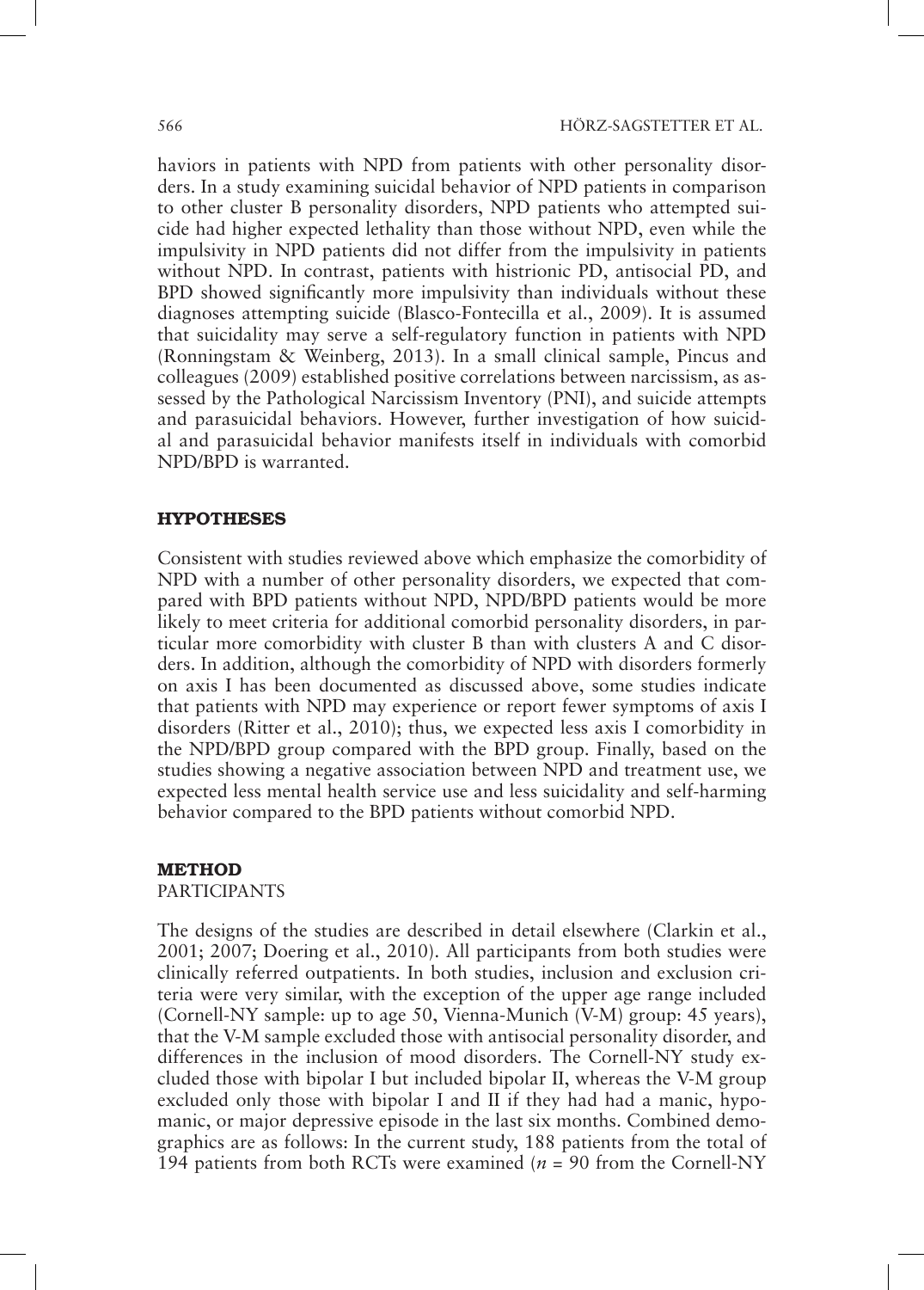study and  $n = 104$  from the V-M study), due to missing data from one patient and the exclusion of five men from the Cornell-NY study (for a more homogeneous sample of only women). In this study, 100% of participants were women who all fulfilled the criteria of *DSM-IV* borderline personality disorder, with age ranging from 18 to 51 (mean = 28.8, *SD* = 7.6). Of the participants, 39.9% were in a relationship, 3.7% were divorced, and 56.4% were single; 53.2% of participants were employed, 22.3% were enrolled in school or a training program, and 24.5% had no employment. Of the 188 participants, 25 met criteria for NPD/BPD (13.3% of the sample) while 163 met criteria for BPD only (86.7%). In the Cornell-NY RCT, 15 of 84 patients (17.9%) met criteria for NPD/BPD, while in the V-M RCT, 10 of 104 patients (9.6%) met criteria for both diagnoses. No significant differences in the likelihood of meeting NPD criteria were found  $(\chi^2(1) = 2.74, p < .10)$ .

#### MEASURES

In the Cornell-NY sample, axis I pathology was assessed using the Structured Clinical Interview for DSM-IV (SCID-I; First, Gibbon,Spitzer, & Williams, 1996) and axis II pathology using the International Personality Disorders Examination (IPDE; Loranger, 1999). In the V-M sample, the German versions of the Structured Clinical Interviews for DSM-IV (SCID-I and -II; Fydrich, Renneberg, Schimitz, & Wittchen, 1997; Wittchen, Wunderlich, Gruschwitz, & Zaudig, 1997) were employed. The assessment of personality disorders both in IPDE and SCID-II follows the *DSM-IV* approach. Reliability was established prior to beginning the study and monitored throughout. For more detail regarding diagnostic interviewers, interviewer credentials and training, and reliability procedures, see Critchfield, Levy, and Clarkin (2007) for the Cornell-NY study and Doering and colleagues (2010) for the V-M sample. Global Assessment of Functioning (GAF) is a clinician-rated scale (0 through 100) assessing the social, occupational, and psychological functioning of individuals. It is presented and described in the *DSM-5* system (APA, 2013). In the Cornell-NY study, self-harming and suicidal behavior was assessed by the Cornell Interview for Suicidal and Self-Harming Behavior – Self Report (CISSB; Levy, Meehan & Clarkin, 1998a), adapted from the Parasuicidal History Interview (PHI; Linehan, Wagner & Cox, 1989), and service use by the Cornell Revised Treatment History Inventory (CRTHI; Levy, Meehan & Clarkin, 1998b). In the V-M study, self-harming and suicidal behaviors were assessed by the German version of the CISSB (Levy, Meehan, & Clarkin, 1998a), and service use by the German version of the CRTHI (Levy, Meehan, & Clarkin, 1998b).

### STATISTICAL ANALYSIS

Before the use of parametric tests, Levene's tests to assess homogeneity of variance were performed. Mean differences between the NPD/BPD and BPD groups were analyzed by independent samples *t*-tests; for data without homogeneity of variances, Mann-Whitney *U* tests were performed. All categor-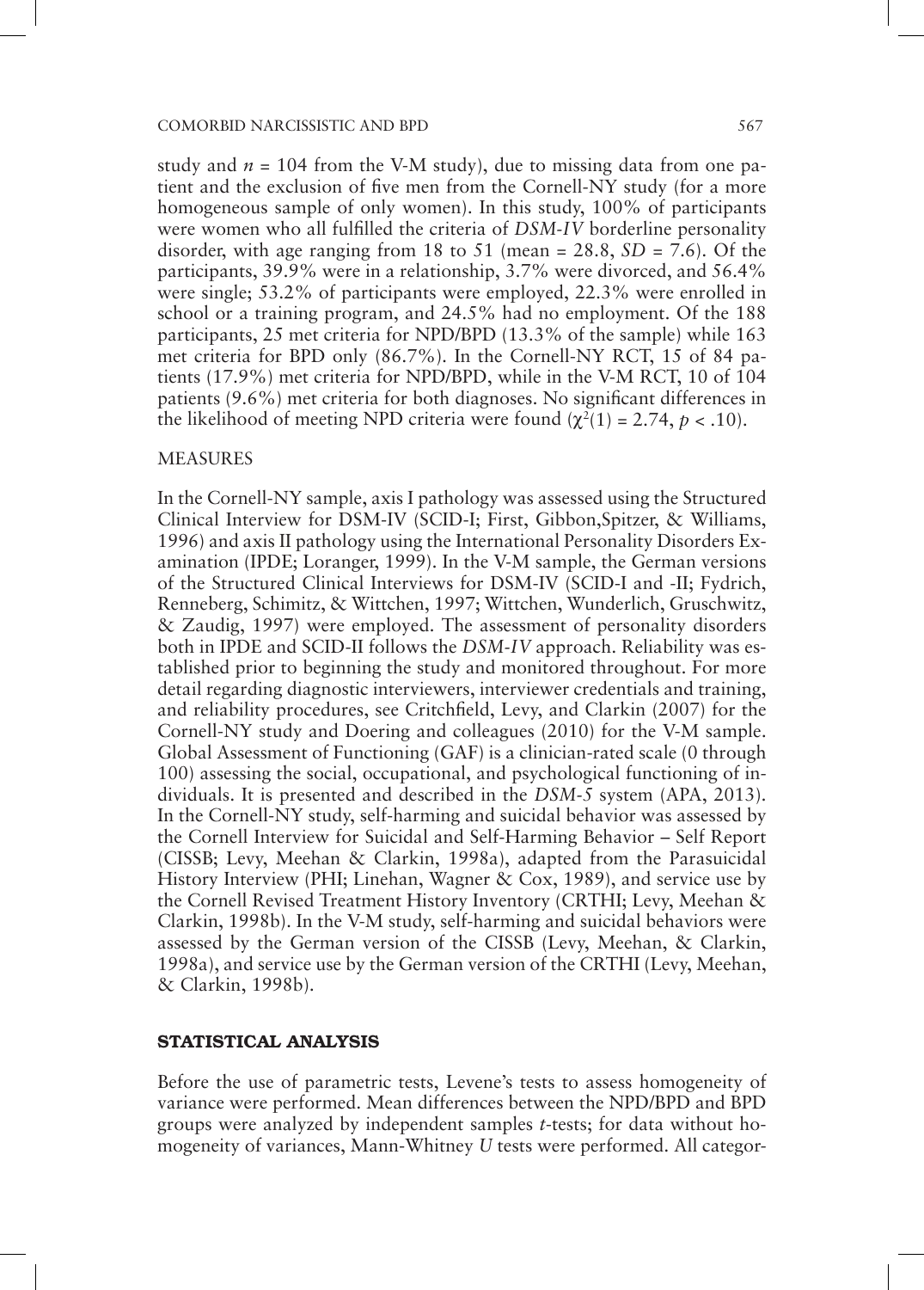|                                                | NPD/BPD<br>$(n = 25)$ |           | BPD/non-NPD<br>$(n = 163)$ |           |                |               |                |
|------------------------------------------------|-----------------------|-----------|----------------------------|-----------|----------------|---------------|----------------|
|                                                |                       |           |                            |           |                |               |                |
|                                                | M                     | <b>SD</b> | M                          | <b>SD</b> | $t (df = 186)$ | $\mathcal{P}$ | $\overline{d}$ |
| Axis I pathology: no. of diagnoses             | 2.68                  | 2.16      | 3.75                       | 2.33      | 2.15           | .033          | $-0.48$        |
| Axis II pathology: no. of diagnoses            | 3.72                  | 1.02      | 2.20                       | 1.03      | $-6.89$        | $-.001$       | 1.48           |
| Borderline PD no. fulfilled criteria           | 7.44                  | 1.16      | 6.55                       | 1.25      | $-3.33$        | $-.001$       | 0.74           |
| Histrionic PD no. fulfilled criteria           | 3.84                  | 2.21      | 1.98                       | 1.89      | $-4.46$        | $-.001$       | 0.90           |
| Antisocial PD no. fulfilled criteria           | 3.88                  | 3.85      | 2.36                       | 2.81      | $-1.89$        | .069          | 0.44           |
| Paranoid PD no. fulfilled criteria             | 3.12                  | 1.59      | 2.27                       | 1.60      | $-2.47$        | .014          | 0.53           |
| Schizoid PD no. fulfilled criteria             | 0.48                  | 0.77      | 0.64                       | 0.97      | 0.81           | .422          | $-0.18$        |
| Schizotypal PD no. fulfilled criteria          | 1.64                  | 1.52      | 1.02                       | 1.15      | $-2.38$        | .018          | 0.46           |
| Avoidant PD no. fulfilled criteria             | 2.00                  | 1.71      | 2.44                       | 1.83      | 1.12           | .266          | $-0.25$        |
| Dependent PD no. fulfilled criteria            | 2.16                  | 1.57      | 2.11                       | 1.61      | $-0.14$        | .886          | 0.03           |
| Obsessive-Compulsive PD no. fulfilled criteria | 2.12                  | 1.79      | 1.76                       | 1.37      | $-0.96$        | .344          | 0.23           |
| Mental Health Service Use                      |                       |           |                            |           |                |               |                |
| No. of hospitalizations past yeara             | 0.40                  | 0.50      | 0.82                       | 1.28      | 2.41           | .019          | $-0.43$        |
| Days hospitalized past year <sup>a</sup>       | 10.16                 | 22.48     | 37.56                      | 73.19     | 2.86           | .006          | $-0.50$        |
| Self-Harming Behavior                          |                       |           |                            |           |                |               |                |
| No. of self-mutilations <sup>a</sup>           | 17.76                 | 32.39     | 49.56                      | 177.57    | 0.78           | .437          | $-0.25$        |
| No. of suicide attempts <sup>a</sup>           | 0.44                  | 0.77      | 0.79                       | 1.47      | 1.20           | .231          | $-0.30$        |
| GAF                                            | 50.08                 | 8.80      | 51.99                      | 8.23      | 1.07           | .287          | $-0.22$        |

**TABLE 1. Differences Between NPD/BPD Patients and BPD/Non-NPD Patients**

*Note.*  $d$  = Cohen's  $d$ , GAF: Global Assessment of Functioning Scale. <sup>a</sup>For ease of interpretation, means and standard deviations are reported for the non-transformed data; however, the t statistic and *p* values are reported for post-transformation analyses for these variables.

ical analyses employed chi-square tests of association, and Fisher's exact test *p* values were calculated due to the relatively small cell sizes. All analyses were two-tailed and the alpha level was set at *p* < 0.05. Cohen's *d* is reported for all *t*-tests as an estimate of effect size (0.20 = small, 0.50 = medium, 0.80  $=$  large).

#### RESULTS

No significant differences between the NPD/BPD group and the BPD group were found on the sociodemographic variables of age  $(29.52 \text{ vs. } 28.63 \text{ years})$  $p = 0.59$ ,  $t = -.544$ ,  $df = 186$ ), relationship status ( $\chi^2(2) = 0.23$ ,  $p = .89$ ), or work  $(\chi^2(2) = 1.13, p = .57)$ . As shown in Table 1, across both samples, NPD/ BPD patients who met criteria both for BPD and NPD differed on a number of clinical variables from the patients with BPD who did not meet criteria for NPD. NPD/BPD patients reported significantly fewer axis I disorders. When analyzing the axis I disorders individually, a group difference could only be found in panic disorder; 0% in the NPD/BPD group and 13.5% in the BPD group were diagnosed with this disorder  $(\chi^2(1) = 3.80,$  Fisher's exact *p* = .05). As can be seen in the first four columns of Table 1, the NPD/BPD group showed a larger total number of axis II disorders and also fulfilled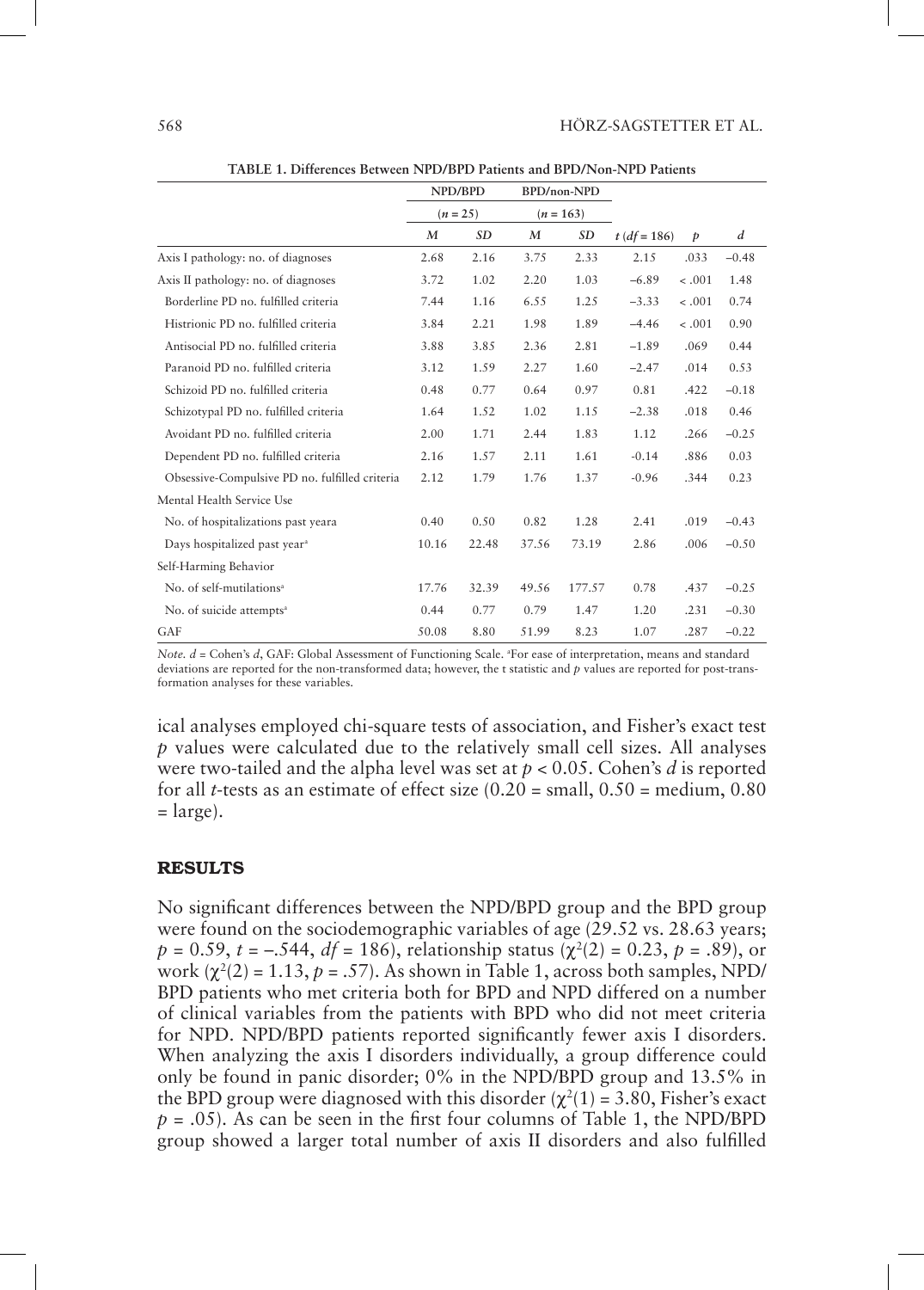significantly more criteria of several axis II disorders. In line with previous research (Fossati et al., 2005; e.g., Zimmerman, Rothschild, & Chelminski, 2005), comorbid NPD/BPD was associated with more criteria of BPD, histrionic PD, paranoid PD, and schizotypal PD. A trend towards significance can be seen in the case of antisocial PD. No differences between the groups were found in the personality disorders of *DSM-IV* cluster C. When inspecting differences in terms of fulfilled diagnoses, 44.0% of the NPD/BPD group also met criteria for histrionic PD, compared to only 14.2% in the BPD group  $(\chi^2(1) = 12.93$ , Fisher's exact  $p = .001$ ).

The lower part of Table 1 shows group differences in mental health service use, self-harming behavior, and general functioning. The data for hospitalizations in the past year, days hospitalized in the past year, number of selfmutilations, and number of suicide attempts were positively skewed. Thus, we followed the guidelines of Tabachnick and Fidell (2012) and performed square-root transformations on these variables before running the analyses. When comparing the two groups in terms of number of hospitalizations and days hospitalized in the previous year, the NPD/BPD) group reported significantly fewer hospitalizations and fewer days in the hospital than the BPD patients, in line with the findings by Ellison and colleagues (2013). The difference between the two groups on self-harming behavior does not reach statistical significance, although it can be seen in Table 1 that NPD/BPD patients report fewer self-mutilations and suicide attempts. The GAF scale as a measure of overall functioning also did not differ significantly between the two groups (Table 1).

# **DISCUSSION**

This study has three main findings, which together contribute to our understanding of the characteristics of borderline patients with a comorbid narcissistic personality (NPD/BPD disorder. First, in our sample, NPD/BPD patients presented with significantly fewer axis I comorbid disorders than those with BPD only. The only axis I disorder–specific difference between the NPD/BPD and BPD groups was that fewer NPD/BPD patients fulfilled criteria for panic disorder than did the BPD patients. This finding could be interpreted as an indication that narcissistic pathology, particularly high levels of grandiosity (which characterized this sample of NPD/BPD patients who were assessed by *DSM-IV*/*-5* NPD criteria), may have a stabilizing function and increases the capacity to tolerate or defend against anxiety. This finding corresponds to the research investigations of Tritt and colleagues (2010), who found a relationship between anxious temperament and individuals high on narcissistic vulnerability but not on grandiosity. Our findings suggest that those with NPD/BPD show a nonspecific decrement of axis I comorbidity rather than specific patterns of comorbidity. This reduced level of comorbidity might be a result of the stabilizing effect of the grandiose self (Ronningstam & Gunderson, 1990), possibly explained by inflated positive ideal aspects of the self that are rigidly sequestered in the self and inflate self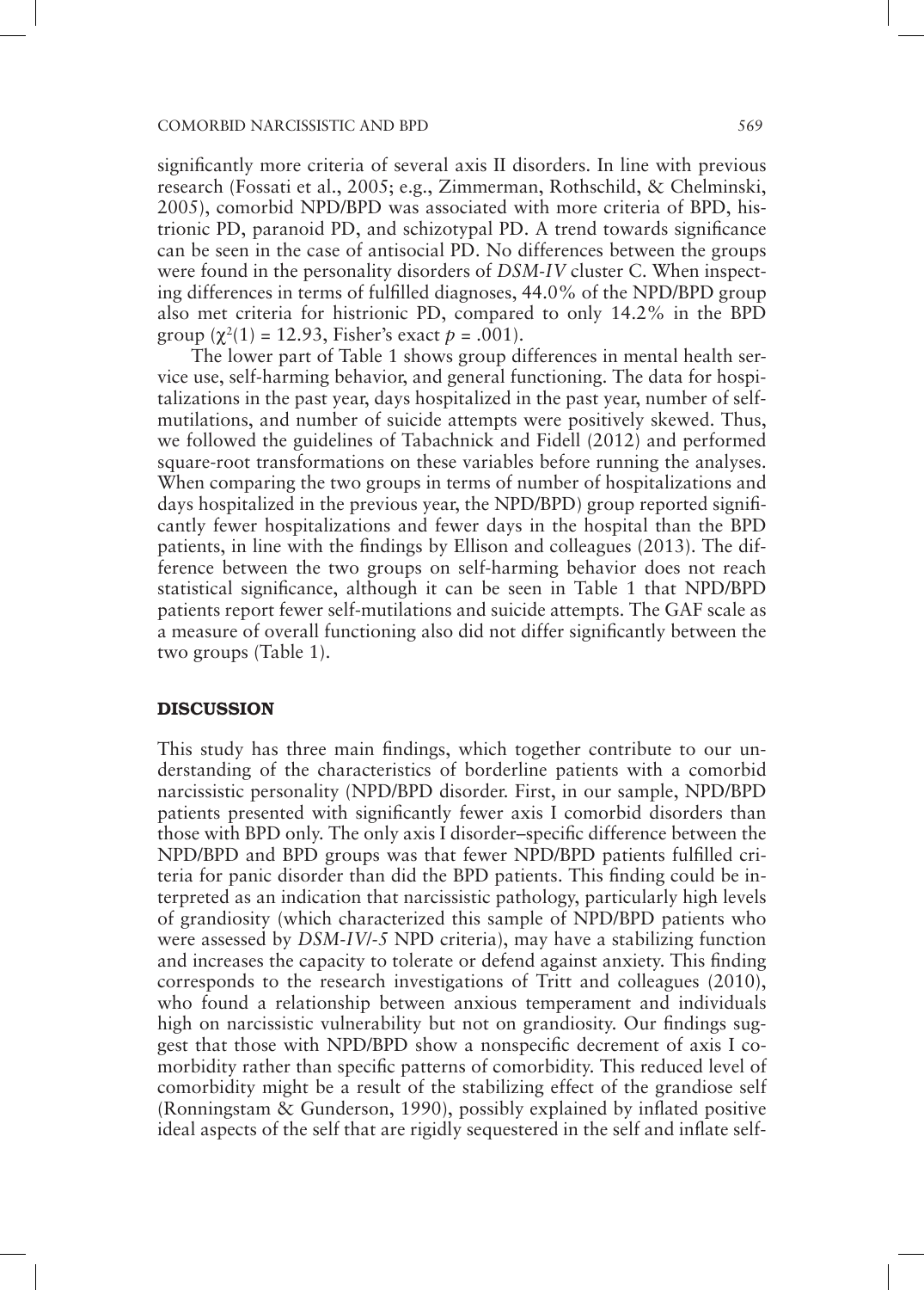esteem—while at the same time, negative aspects of the self are relentlessly projected onto others.

In addition, NPD/BPD patients may tend to experience and under-report axis I symptoms (Simonsen & Simonsen, 2011), reflected by the finding of fewer hospitalizations. This hypothesis is in line with the findings of Ellison and colleagues (2013), who reported fewer hospitalizations and crisis hotline calls for patients with higher levels of narcissistic grandiosity. As the *DSM-IV* measures employed in this study privilege grandiosity, our findings can be seen as confirmation of Ellison's findings.

Second, in contrast to the reduced number of axis I disorders, NPD/BPD patients in our sample met more criteria for comorbid axis II diagnoses than those with BPD only. In particular, those BPD patients with comorbid NPD met more criteria for BPD, histrionic, paranoid, and schizotypal PD traits. These findings are consistent with previous research that also found a strong link of NPD to cluster B pathology (Fossati et al., 2005; Zimmerman et al., 2005) as well as with the work of Stinson and colleagues (2008), who in an epidemiological sample found that NPD was associated with comorbid schizotypal disorder. As expected, cluster C disorders (avoidant, dependent, and obsessive-compulsive personality disorders), which are thought to be characteristic of higher functioning PD patients (Caligor, Kernberg, & Clarkin, 2007), were not distinctive of the NPD/BPD patients, speaking to the fact that the patients in our sample were organized at a more disturbed, borderline level of personality (Gunderson & Ronningstam, 2001). The strong link between narcissism and cluster B personality disorders also speaks to this point. The increased association between BPD/NPD with paranoid personality traits has also been found in a number of previous studies (Flick et al., 1993; Joiner, Petty, Perez, Sachs-Ericsson, & Rudd, 2008) and can be understood as the narcissistic patients' tendency to react with negative affect and even extreme hostility when the grandiose sense of self is challenged by the negative valuation of others, who are then perceived as threatening, malevolent, and/or ruthlessly disparaging. Previous research has confirmed this association between grandiosity and the development of paranoid attitudes, involving mistrust and aggression towards others when the inflated sense of self is under threat (Baumeister, Smart, & Boden, 1996; Rhodewalt & Morf, 1998). In terms of schizotypal features, those with NPD tend to reconstruct reality to preserve their grandiose sense of self, leading at times to rigid distortions of reality testing. These findings help to illuminate the clinical observation of the often drastic distortions of reality testing involving perceptions of self or self in relation to others, particularly in situations where self-esteem is threatened, that may occur with NPD patients whose reality testing is otherwise intact (Kernberg, 2007; Ronningstam, 2009).

In sum, the findings suggest that NPD/BPD patients are characterized by a particular patterning of comorbidity involving low axis I, but strong axis II comorbidity that helps us to further define the characteristics of a prevalent, difficult to treat, but under-researched group of patients. Most importantly, the association of NPD with BPD, paranoid, schizotypal, histrionic personality disorders, and antisocial personality disorder traits suggests that this group of patients is defined by a core of general personality impairment—the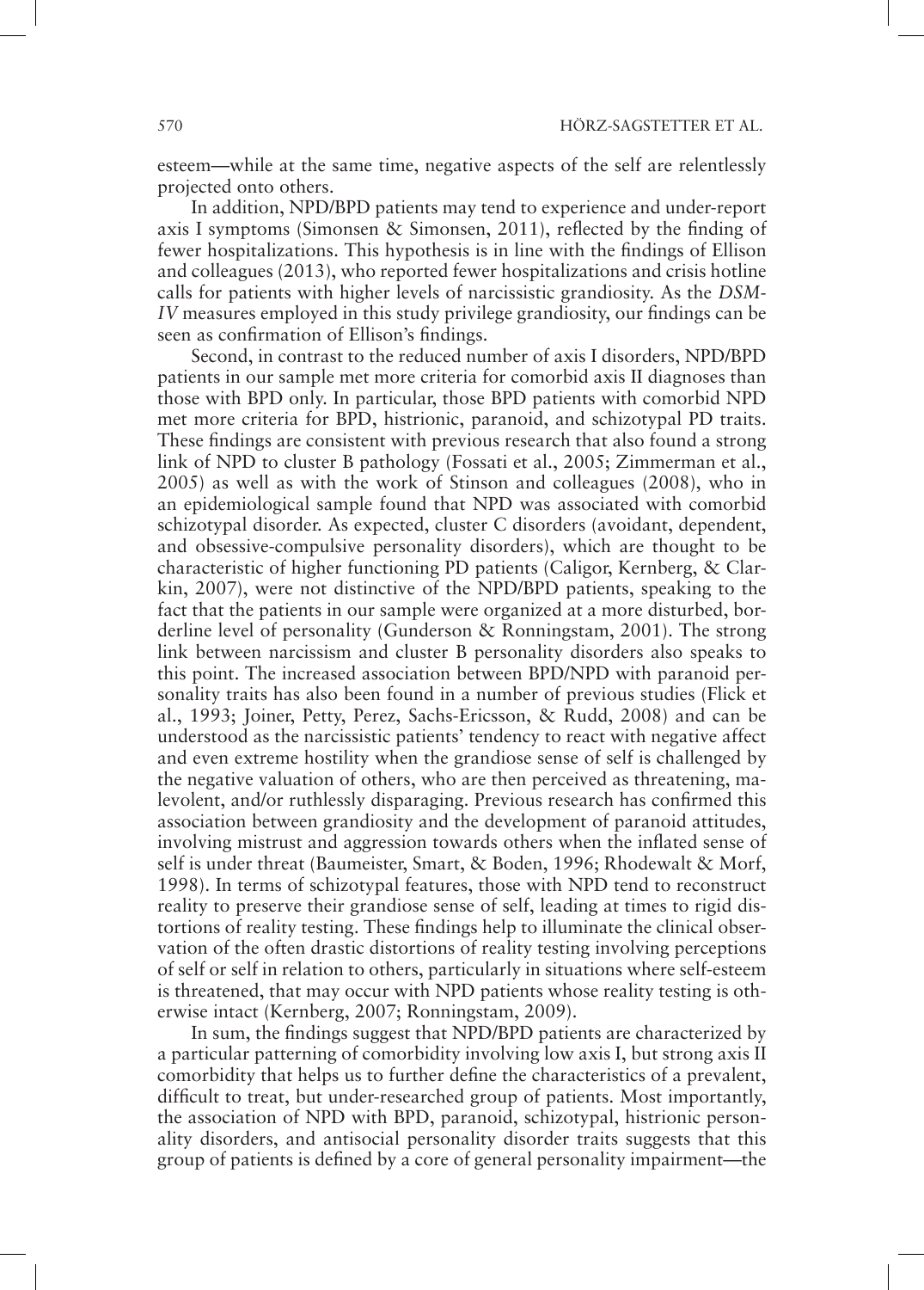so-called general factor of personality pathology (Sharp et al., 2015)—but also by a core-specific dysfunction of grandiosity that predisposes them to respond with antagonism/hostility and reduced reality testing when the grandiose self is threatened.

The third finding of our study—fewer hospitalizations and days in the hospital in the NPD/BPD group—raises the question of whether comorbid narcissistic pathology can be seen as a protective factor. It could be hypothesized that the grandiose self-concept, although inherently unstable in that it is not totally self-sustaining or grounded in reality, provides some stability that helps to contain crises leading to hospitalization. Perhaps those patients who are stabilized by their narcissistic defenses (omnipotence, projection, autistic fantasy, devaluation, idealization) (Clemence, Perry, & Plakun, 2009; Kernberg, 1975; 1984) might consider it too humiliating to be hospitalized despite their often-drastic regression in functioning, and opt for outpatient treatment instead. Interestingly, despite the finding by Ellison and colleagues (2013) of a negative relationship between grandiose narcissism and service utilization altogether, the fact that those with comorbid NPD may benefit from and be stabilized by outpatient therapy is suggested by previous findings from the Cornell–NY RCT that there were fewer dropouts from individual psychotherapy in the NPD/BPD group than were recorded in the BPD group (Diamond et al., 2012, 2014).

In addition, the presence of fewer axis I disorders provides an indication that NPD is not only a risk factor for personality pathology but also a protective factor for severe pathology that could require hospitalization or exacerbate self-destructive symptoms. In other words, narcissistic pathology in the context of borderline diagnosis could be considered a protective factor from the behavioral manifestations of personality disorders (Simonsen & Simonsen, 2011).

However, the findings from this study suggest that beyond axis II comorbidity, in the context of BPD, NPD may co-occur with more malignant features: paranoia, antisocial personality features and behaviors, and distortions of reality (schizotypal personality disorder features), which approximates Kernberg's definition of malignant narcissism (Kernberg, 1975, 1997, 2007). It appears that consistent with the *DSM-5* emphasis on assessing the levels of severity of personality pathology dimensionally as well as categorically, NPD can co-occur at various levels of pathology. Hence, these findings suggest that narcissistic pathology needs to be carefully assessed at different structural levels, and that patterns of comorbidity may help to illuminate the level of severity. The study results call for further investigation of the characteristics of NPD/BPD patients, particularly how they may differ in their clinical presentation from BPD patients without NPD, and how these comorbid personality features might have an effect on treatment. Given the prevalence of narcissistic pathology and the clinical challenges these patients pose, more research using samples of NPD patients and patients with comorbid NPD is necessary (Simonsen & Simonsen, 2011).

Although this study is unique in that it draws on a large clinical study group of BPD patients recruited across two samples, the findings and their interpretation should be considered in the light of several limitations. First,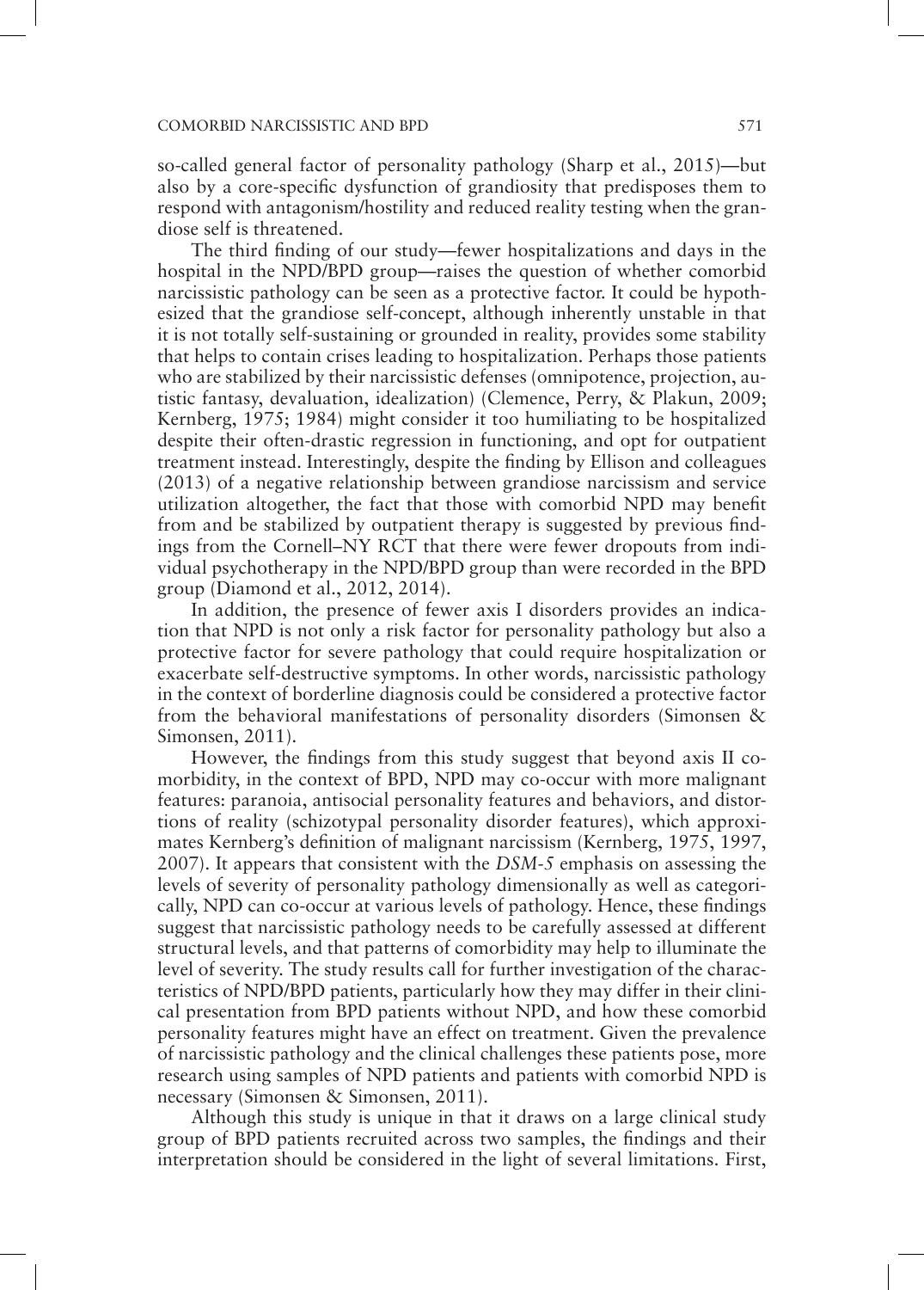the assessment of narcissistic pathology was based on IPDE/SCID-II criteria, which are based on the *DSM-IV*/*-5* categorical approach. Measures such as the IPDE and SCID-II, which in many ways are state of the art, can be limited by their face validity (see Levy et al. 2007). Additionally, we used a categorical approach for assessing BPD and NPD pathology and not a dimensional approach that is often suggested (e.g., Widiger & Simonsen, 2005), which may have implications for our findings, particularly given the limitation of how NPD is assessed (presently in favor of narcissistic grandiosity in the *DSM-IV*/*-5* categorical approach). Our findings suggest that both a dimensional approach that emphasizes severity and a categorical approach that emphasizes traits and characteristics are useful for assessing and understanding narcissistic pathology. Second, the small sample size and female gender limit the generalizability of the findings. As the NPD/BPD group is fairly small  $(n = 25)$ , the means of the axis I and axis II variables are likely to be less robust or stable. Importantly, these findings are based on a disturbed group of NPD patients, that is, NPD patients with comorbid BPD, so they cannot readily be generalized to patients with NPD only. Future research should replicate this study in other samples that also include male patients. Third, the lack of an NPD–only comparison group makes it difficult to definitively state whether the results are due primarily to factors related to NPD or to some interaction between NPD and BPD. Future studies should include an NPD–only comparison group. Finally, the unequal group sizes limit power to detect differences between the groups, and multiple independent testing of null hypotheses might have increased the possibility of Type I errors. Despite these limitations, our findings contribute to an understanding of important differences in both the psychopathology and the treatment course for those BPD patients with comorbid NPD, both protective and vulnerability factors of which clinicians should be aware. Future investigations should not only replicate our findings in additional samples but also examine the effects of comorbid NPD/BPD on treatment process and outcome.

#### REFERENCES

- Akhtar, S. (2003). *New clinical realms: Pushing the envelope of theory and technique.* Northvale, NJ: Jason Aronson.
- American Psychiatric Association. (1994). *Diagnostic and statistical manual of mental disorders* (4th ed.). Washington, DC: Author.
- American Psychiatric Association. (2013). *Diagnostic and statistical manual of mental disorders* (5th ed.). Washington, DC: Author.
- Baumeister, R. F., Smart, L., & Boden, J. M. (1996). Relation of threatened egotism to violence and aggression: The dark side of high self-esteem. *Psychological Review, 103,* 5–33.
- Bender, D. S., Morey, L. C., & Skodol, A. E. (2011). Toward a model for assessing level of personality functioning in DSM-5, part I: A review of theory and methods. *Journal of Personality Assessment, 93,* 332–346.
- Blasco-Fontecilla, H., Baca-Garcia, E., Dervic, K., Perez-Rodriguez, M. M., Lopez-Castroman, J., Saiz-Ruiz, J., & Oquendo, M. A. (2009). Specific features of suicidal behavior in patients with narcissistic personality disorder. *Journal of Clinical Psychiatry, 70,* 1583–1587.
- Bursten, B. (1973). Some narcissistic personality types. *International Journal of Psychoanalysis, 54,* 287–300.
- Cain, N. M., Pincus, A. L., & Ansell, E. B. (2008). Narcissism at the crossroads: Phenotypic description of pathological narcissism across clinical theory, social/personality psychology, and psychiatric diagnosis. *Clinical Psychological Review, 28,* 638–656.
- Caligor, E., Kernberg, O. F., & Clarkin, J. F. (2007). *Handbook of dynamic psychotherapy for highe- level personality pathol-*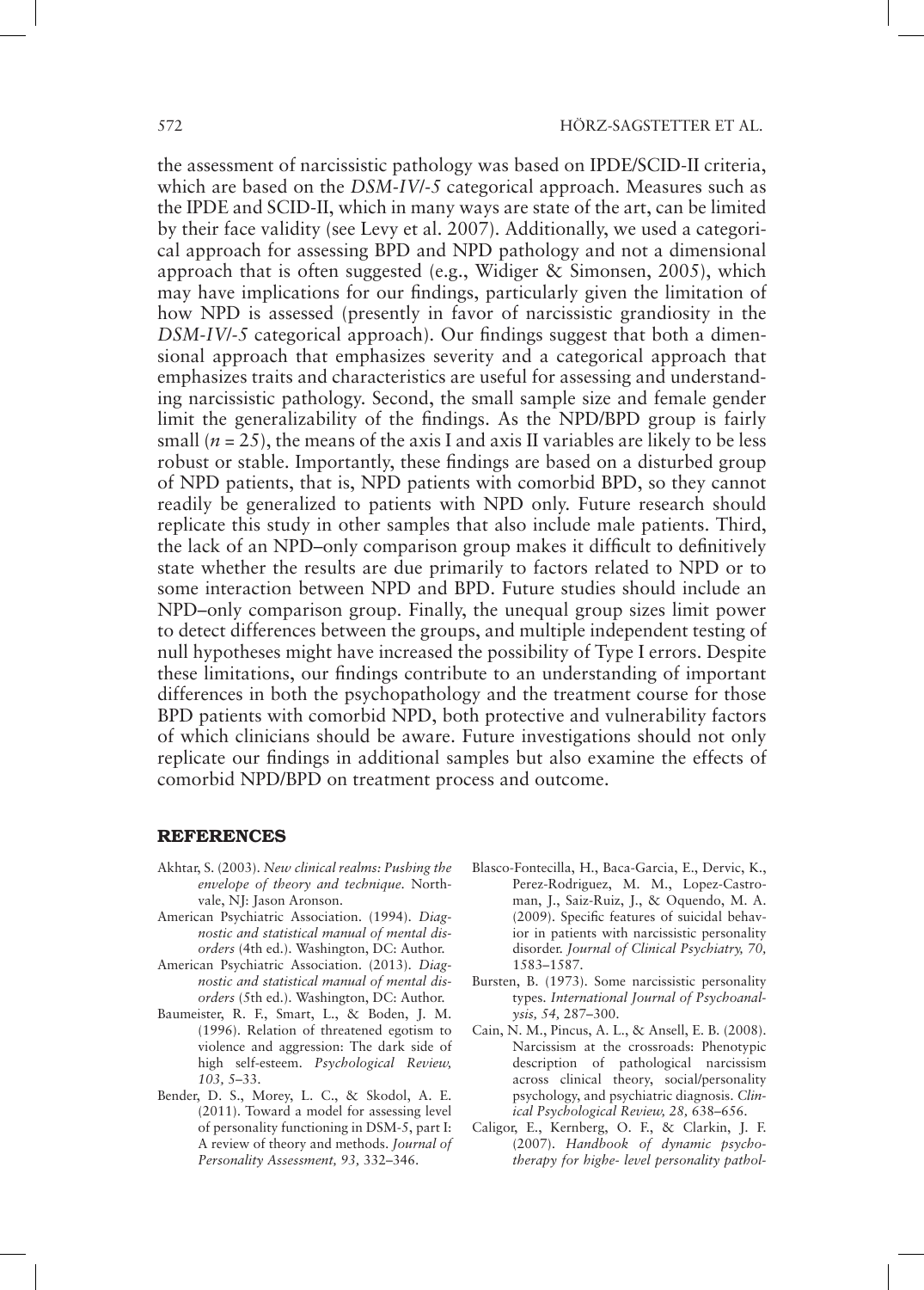*ogy.* Washington, DC: American Psychiatric Publishing.

- Clarkin, J. F., Foelsch, P. A., Levy, K. N., Hull, J. W., Delaney, J. C., & Kernberg, O. F. (2001). The development of a psychodynamic treatment for patients with borderline personality disorder: A preliminary study of behavioral change. *Journal of Personality Disorders, 15,* 487–495.
- Clarkin, J. F., Levy, K. N., Lenzenweger, M. F., & Kernberg, O. F. (2007). Evaluating three treatments for borderline personality disorder: A multiwave study. *American Journal of Psychiatry, 164,* 922–928.
- Clemence, A. J., Perry, J. C., & Plakun, E. M. (2009). Narcissistic and borderline personality disorders in a sample of treatment refractory patients. *Psychiatric Annals, 39*(4), 175–184.
- Cooper, A.M. (1998). Further developments in the clinical diagnosis of narcissistic personality disorder. In E. Ronningstam (Ed.), *Disorders of narcissism: Diagnostic, clinical, and empirical implications* (pp. 53–74). Washington, DC: American Psychiatric Association.
- Critchfield, K. L., Levy, K. N., & Clarkin, J. F. (2007). The Personality Disorders Institute/ Borderline Personality Disorder Research Foundation randomized control trial for borderline personality disorder: Reliability of Axis I and II diagnoses. *Psychiatric Quarterly, 78,* 15–24.
- Diamond, D., Clarkin, J. F., Hörz, S., Levy, K. N., Fischer-Kern, M., Cain, N. M., … Buchheim, A. (2012, September 29). *Attachment and reflective function in patients with comorbid NPD/BPD*. Paper presented at the 2nd International Congress on Borderline Personality Disorder and Allied Disorders, Amsterdam, The Netherlands.
- Diamond, D., Levy, K. N., Clarkin, J. F., Fischer-Kern, M., Cain, N. M., Doering, … Buchheim, A. (2014). Attachment and mentalization in female patients with comorbid narcissistic and borderline personality disorder. *Personality Disorders: Theory, Research, and Treatment, 5,* 428–433.
- Diamond, D. & Yeomans, F. (2008). Psychopathologies narcissiques et psychothérapie focalisée sur le transfert (PFT) [Narcissism, its disorders and the role of transference-focused psychotherapy (TFP)]. *Santé Mental au Québec, 33,* 115–139.
- Doering, S., Hörz, S., Rentrop, M., Fischer-Kern, M., Schuster, P., Benecke, C., ... Buchheim, P. (2010). Transference-focused psychotherapy v. treatment by community psychotherapists for borderline personality disorder: Randomised controlled trial. *British Journal of Psychiatry, 196,* 389–395.
- Ellison, W. D., Levy, K. N., Cain, N. M., Ansell, E. B., & Pincus, A. L. (2013). The impact of pathological narcissism on psychotherapy utilization, initial symptom severity, and early-treatment symptom change: A naturalistic investigation. *Journal of Personality Assessment, 95,* 291–300.
- First, M. B., Gibbon, M., Spitzer, R. L., & Williams, J. B. W. (1996). *User's Guide for the Structured Clinical Interview for DSM-IV Axis I – Research Version (SCID-1, Version 2.0.),* New York, NY: Biometrics Research.
- Flick, S. N., Roy-Byrne, P. P., Cowley, D. S., Shores, M. M., & Dunner, D. L. (1993). DSM-III-R personality disorders in a mood and anxiety disorders clinic: Prevalence, comorbidity, and clinical correlates. *Journal of Affective Disorders, 27,* 71–79.
- Fossati, A., Beauchaine, T. P., Grazioli, F., Carretta, I., Cortinovis, F., & Maffei, C. (2005). A latent structure analysis of Diagnostic and Statistical Manual of Mental Disorders, Fourth Edition, Narcissistic Personality Disorder criteria. *Comprehensive Psychiatry, 46,* 361–367.
- Fydrich, T., Renneberg, B., Schmitz, B., & Wittchen, H. U. (1997). *Strukturiertes Klinisches Interview für DSM-IV Achse II: Persönlichkeitsstörungen* [Structured Clinical Interview for DSM-IV Axis II: Personality Disorders]*.* Göttingen, Germany: Hogrefe.
- Gabbard, G. O. (1989). Two subtypes of narcissistic personality disorder. *Bulletin of the Menninger Clinic, 53,* 527–532.
- Gersten, S. P. (1991). Narcissistic personality disorder consists of two distinct subtypes. *Psychiatric Times, 8,* 25–26.
- Gunderson, J. G., & Ronningstam, E. (2001). Differentiating narcissistic and antisocial personality disorders. *Journal of Personality Disorders, 15,* 103–109.
- Gunderson, J. G., Ronningstam, E., & Smith, L. E. (1995). Narcissistic personality disorder. In W. J. Livesley (Ed.), *The DSM-IV personality disorders* (pp. 201–212). New York, NY: Guilford.
- Hilsenroth, M. J., Holdwick, D. J., Castlebury, F. D., & Blais, M. A. (1998). The effects of DSM-IV cluster B personality disorder symptoms on the termination and continuation of psychotherapy. *Psychotherapy: Theory, Research, Practice, & Training, 35,* 163–176.
- Joiner, T. E., Jr., Petty, S., Perez, M., Sachs-Ericsson, N., & Rudd, M. D. (2008). Depressive symptoms induce paranoid symptoms in narcissistic personalities (but not narcissistic symptoms in paranoid personalities). *Psychiatry Research, 159,* 237–244.
- Kealy, D., Tsai, M., & Ogrodniczuk, J. S. (2012). Depressive tendencies and pathological nar-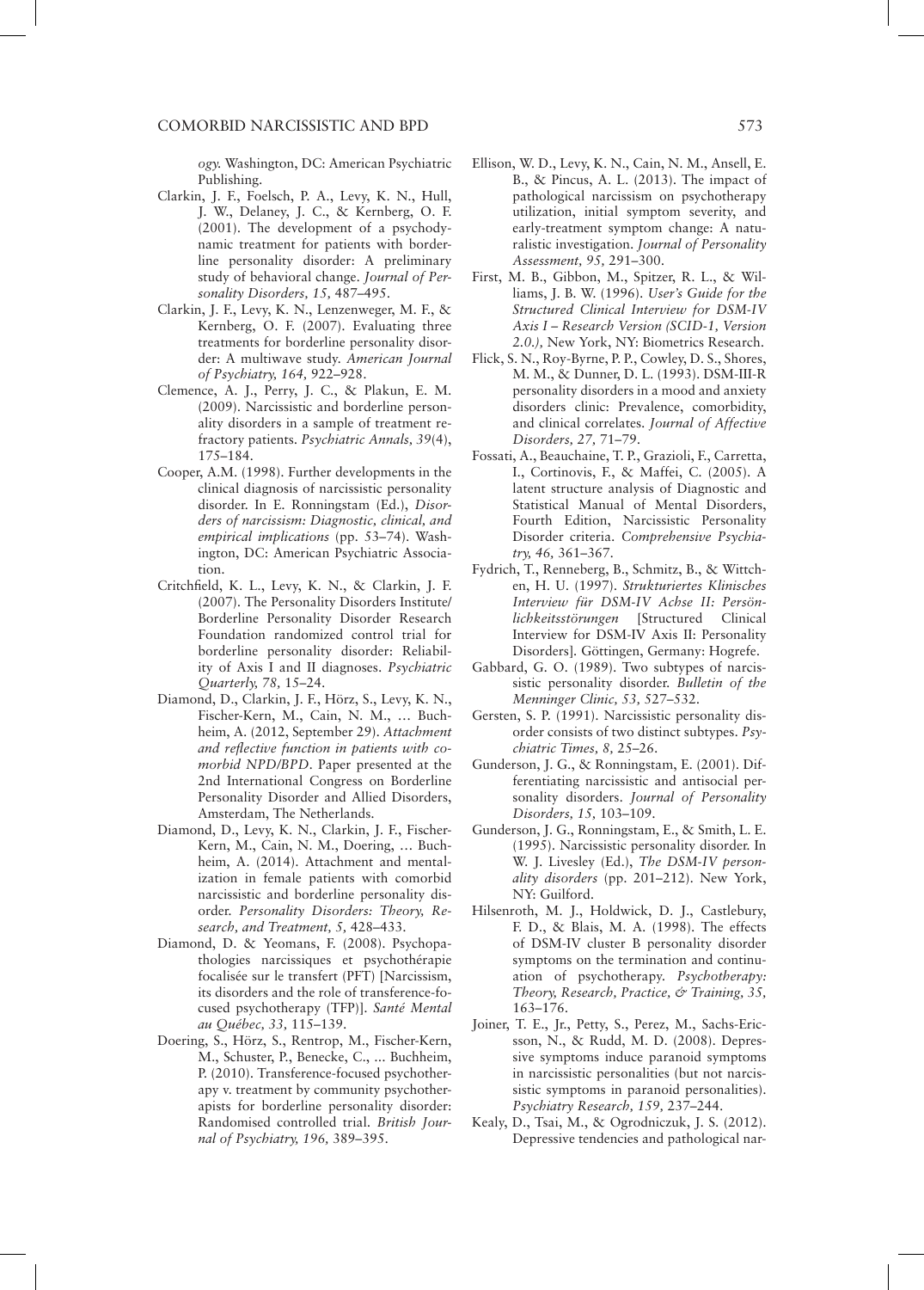cissism among psychiatric outpatients. *Psychiatry Research, 196,* 157–159.

- Kernberg, O. F. (1975). *Borderline conditions and pathological narcissism.* New York, NY: Aronson.
- Kernberg, O. F. (1984). *Severe personality disorders: Psychotherapeutic strategies.* New Haven, CT: Yale University Press.
- Kernberg, O. F. (1997). Pathological narcissism and narcissistic personality disorders: Theoretical background and diagnostic classification. In E. Ronningstam (Ed.), *Disorders of narcissism: Diagnostic, clinical, and empirical implications* (pp. 29–51). Washington, DC: American Psychiatric Press.
- Kernberg, O. F. (2007). The almost untreatable narcissistic patient. *Journal of the American Psychoanalytic Association, 55,* 503–539.
- Kernberg, O.F. (2010). Narcissistic personality disorder. In J. F. Clarkin, P. Fonagy, & G. O. Gabbard (Eds.), *Psychodynamic psychotherapy for personality disorders: A clinical handbook* (pp. 257–287). Washington, DC: American Psychiatric Publishing.
- Levy, K. N. (2012). The many complexities in treating and studying narcissism. *Pragmatic Case Studies in Psychotherapy, 8,* 215–234.
- Levy, K. N., Chauhan, P., Clarkin, J. F., Wasserman, R., & Reynoso, J. (2009). Narcissistic pathology: Empirical approaches. *Psychiatric Annals, 39,* 203–213.
- Levy, K. N., Meehan, K., & Clarkin, J. F. (1998a). *Cornell Interview for Suicidal and Self-Harming Behavior – Self Report (CISSB)*. New York, NY: Weill Medical College of Cornell University.
- Levy, K. N., Meehan, K., & Clarkin, J. F. (1998b). *Cornell Revised Treatment History Inventory (CRTHI)*. New York, NY: Weill Medical College of Cornell University.
- Levy, K. N., Reynoso, J. S., Wassermann, R. W., & Clarkin, J. F. (2007). Narcissistic personality disorder. In W. O'Donohue, K. A. Fowler, & S. O. Lilienfeld (Eds.), *Personality disorders: Toward the DSM-V* (pp. 233–277). Thousand Oaks, CA: Sage.
- Linehan, M., Wagner, A. W., & Cox, G. (1989). *Parasuicide history interview: Comprehensive assessment of parasuicidal behavior*. Seattle, WA: University of Washington Press.
- Loranger, A. W. (1999). *International Personality Disorder Examination (IPDE): DSM-IV and ICD-10 Modules.* Odessa, FL: Psychological Assessment Resources.
- Miller, J. D., Gentile, B., Wilson, L., & Campbell, W. K. (2013). Grandiose and vulnerable narcissism and the DSM-5 pathological personality trait model. *Journal of Personality Assessment, 95,* 284–290.
- Miller, J. D., Lynam, D. R., McCain, J. L., Few, L. R., Crego, C., Widiger, T. A., & Campbell,

W. K. (2016). Thinking structurally about narcissism: An examination of the Five-Factor Narcissism Inventory and its components. *Journal of Personality Disorders, 30,* 1–18.

- Miller, J. D., McCain, J., Lynam, D. R., Few, L. R., Gentile, B., MacKillop, J., & Campbell, W. K. (2014). A comparison of the criterion validity of popular measures of narcissism and narcissistic personality disorder via the use of expert ratings. *Psychological Assessment, 26,* 958–969.
- Miller, J. D., Widiger, T. A., & Campbell, W. K. (2014). Vulnerable narcissism: Commentary for the special series "Narcissistic Personality Disorder – New Perspectives on Diagnosis and Treatment." *Personality Disorders: Theory, Research, and Treatment, 5,* 450–451.
- Morey, L. C. (1988). Personality disorders in DSM-III and DSM-III-R: Convergence, coverage, and internal consistency. *American Journal of Psychiatry, 145,* 573–577.
- Perry, J. C. (2014). Phenomenology in need of treatment: Commentary for the special series "Narcissistic Personality Disorder – New Perspectives on Diagnosis and Treatment." *Personality Disorders: Theory, Research, and Treatment, 5,* 446–447.
- Pincus, A. L., Ansell, E. B., Pimentel, C. A., Cain, N. M., Wright, A. G., & Levy, K. N. (2009). Initial construction and validation of the Pathological Narcissism Inventory. *Psychological Assessment, 21,* 365–379.
- Rathvon, N., & Holmstrom, R. W. (1996). An MMPI-2 portrait of narcissism. *Journal of Personality Assessment, 66,* 1–19.
- Rhodewalt, F. & Morf, C. C. (1998). On self-aggrandizement and anger: A temporal analysis of narcissism and affective reactions to success and failure. *Journal of Personality and Social Psychology, 74,* 672–685.
- Ritter, K., Roepke, S., Merkl, A., Heuser, I., Fydrich, T., & Lammers, C.-H. (2010). Komorbiditäten bei Patienten mit einer Narzisstischen Persönlichkeitsstörung im Vergleich zu Patienten mit einer Borderline-Persönlichkeitsstörung [Comorbidity in patients with narcissistic personality disorder in comparison to patients with borderline personality disorder]. *Psychotherapie Psychosomatik Medizinische Psychologie, 60,* 14–24.
- Ronningstam, E. (2005). *Identifying and understanding the narcissistic personality.* New York, NY: Oxford University Press.
- Ronningstam, E. (2009). Narcissistic personality disorder: Facing DSM-V. *Psychiatric Annals, 39,* 111–121.
- Ronningstam, E. (2011). Narcissistic personality disorder in DSM-V: In support of retaining